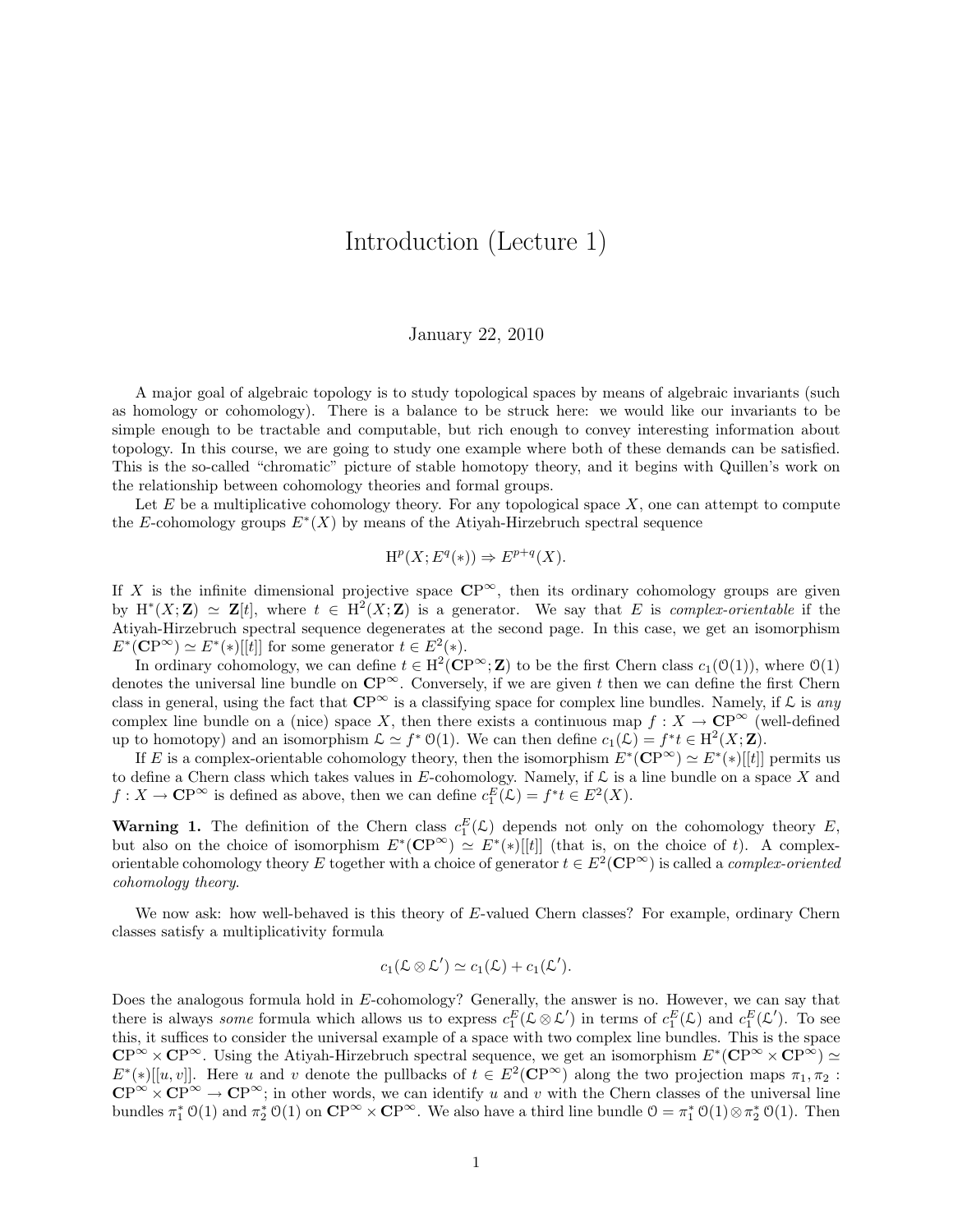$c_{\perp}^{E}(0) = f(u, v) \in E^*(\mathbb{CP}^{\infty} \times \mathbb{CP}^{\infty}) \simeq E^*[[u, v]].$  By the method of the universal example, we deduce that  $c_1^E(\mathcal{L}\otimes \mathcal{L}') \simeq f(c_1^E \mathcal{L}, c_1^E \mathcal{L}')$  for any pair of line bundles  $\mathcal{L}$  and  $\mathcal{L}'$  on any space X (here we must take some care with the meaning of this statement, since  $f$  is a power series and not a polynomial in general).

**Example 2.** For the usual theory of Chern classes, f is given by the formula  $f(u, v) = u + v$ .

What can we say about the power series  $f$ ? In general it is a power series rather than a polynomial, and can be quite complicated. However, it is not arbitrary: it satisfies certain identities, which reflect the idea that the tensor product of complex line bundles is commutative and associative up to isomorphism. More precisely, we have

$$
f(u, 0) = u = f(0, u)
$$

$$
f(u, v) = f(v, u)
$$

$$
f(u, f(v, w)) = f(f(u, v), w).
$$

In general, if R is a commutative ring, then a power series  $f(u, v) \in R[[u, v]]$  satisfying the identities above is called a formal group law over R.

We can summarize our discussion as follows: every complex-oriented cohomology theory E determines a formal group law over the commutative ring  $E^{even}(*)$ . This assignment fits into the general paradigm of algebraic topology. A cohomology theory  $E$  should be regarded as a topological object: it can be represented by a spectrum, which is a variation on the notion of a space. To this cohomology theory we assign an algebraic object: a formal group law over a commutative ring. This assignment satisfies both of the requirements posited at the beginning of this lecture:

- (a) Though somewhat more complicated than an abelian group or a vector space, a formal group law is a reasonably tractable mathematical object. In particular, formal group laws have been thoroughly studied by algebraic geometers and number theorists.
- (b) The formal group law associated to a complex-oriented cohomology theory  $E$  remembers a great deal about  $E$ . In fact, one can often reconstruct  $E$  from its formal group law.

To elaborate on these points, we first note that there is a universal example of a formal group law. That is, there is a commutative ring L and a formal group law  $f(u, v) \in L[[u, v]]$  which is "maximally complicated". in the sense that any other formal group law over a commutative ring R is obtained from  $f(u, v)$  by means of a ring homomorphism  $L \to R$ . The ring L is called the Lazard ring in honor of Lazard, who proved that L is a polynomial ring (in infinitely many generators).

According to a theorem of Quillen, the Lazard ring L has another incarnation: it is the coefficient ring of the cohomology theory  $MU$  of complex bordism (which is universal among complex-oriented cohomology theories). One can attempt to use this observation to construct an "inverse" to the above constructions. Namely, suppose we are given a commutative ring R and a formal group law  $f(u, v) \in R[[u, v]]$ , classified by a map  $L \to R$ . We can then attempt to define a new cohomology theory E (having coefficient ring R) by the formula  $E^*(X) \simeq MU^*(X) \otimes_L R$  for finite complexes X (for this to be sensible, R should be equipped with a suitable grading; we will suppress mention in the discussion which follows). This construction does not always work: that is, E<sup>∗</sup> does not always have the excision and Mayer-Vietoris exact sequences that are required of cohomology theories. However, a fundamental result of Landweber gives a purely algebraic criterion on  $\phi$  which, if satisfied, guarantees that  $E^*$  is a cohomology theory. One can use this criterion to produce many interesting examples of cohomology theories.

**Example 3.** One can take R to be the ring of integers and  $f(u, v)$  to be the *multiplicative* formal group given by  $f(u, v) = u + v + uv$ . In this case, Landweber's theorem applies and produces a cohomology theory, namely, complex K-theory.